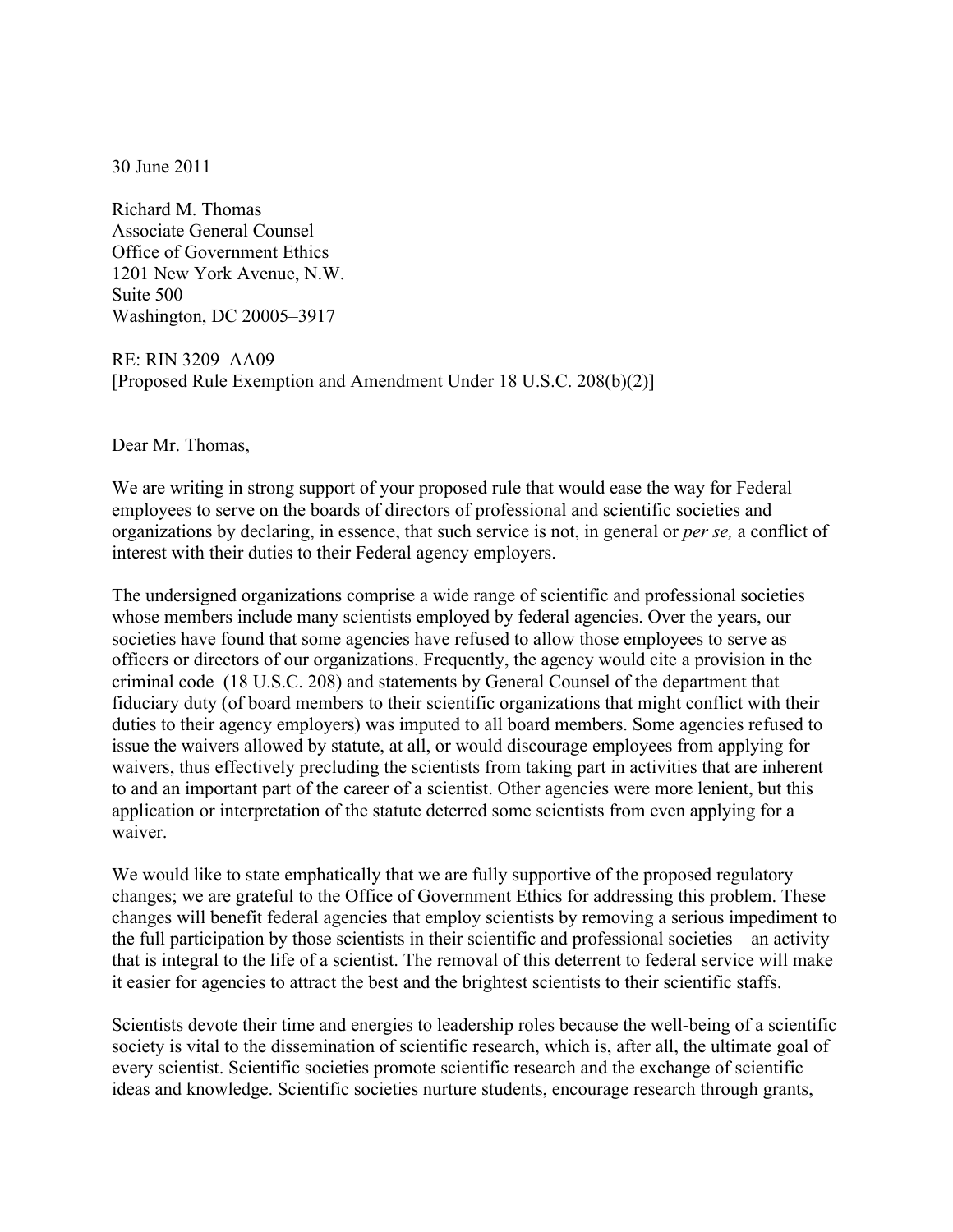and, most importantly, publish research in peer-reviewed journals. They also provide scientists with the opportunity to develop their ideas through intellectual dialogue with colleagues. For these reasons, scientists take leadership roles in their societies to assure the health of those societies and, in turn, the continuance of these vital functions.

For scientists whose primary role entails natural resource management and policy, as is the case with many federally employed scientists, the scientific society serves another vital function – it helps them keep current with the research findings that they need to assure the scientific integrity of their management and policy decisions.

The legal barrier that the OGE policy would, in part, remove, also affects the retention and promotion prospects of scientists employed by federal agencies. The Office of Personnel Management in 2006 developed Research Grade Evaluation standards that base retention and promotion decisions, in part, on the stature of the scientist as measured *inter alia* by recognition by professional societies. Stature is reflected in two ways – by the conferring of rewards and by election to leadership roles. Most scientific societies confer only one or two awards per year so most scientists will never receive an award, despite stellar research careers. For most scientists, election to leadership roles is the sole recognition of stature in the society. Therefore, this component of the retention and promotion standards would require the scientist to do something that might be prohibited by the agency or that could even trigger criminal charges.

It is as representatives of these federal scientists that we submit these comments on the proposed rule that would permit Government employees to participate in particular matters affecting the financial interests of nonprofit organizations in which they serve in an official capacity, notwithstanding the employees' imputed financial interest.

In reality, service on the board of professional societies rarely entails actual fiduciary duty that conflicts with the interests of their agency-employers, though a general fiduciary duty may be implied by law. The 1996 DOJ memo did just that – it made official and apparently irrefutable that implication. In doing so, it extended the statute beyond its original intent, which was to avert actual conflicts of interest based on fiduciary duty. Instead, it said that any service on the board of an outside organization necessarily entailed the conflict that was prohibited by the statute.

It is possible, of course, that decisions made by the board would involve, in some way, including fiduciary obligations, a federal agency that employs a board member. The solution to these problems is ethics training, recusal from discussion and voting on matters that actually or are likely to conflict, and disclosure of the potential conflict of interest. The sanctions should be for actual, not potential, violation of the law. The law as it currently stands is analogous to a prohibition on driving because the driver might someday break a traffic law. It is possible to drive without breaking a traffic law and it is possible to serve on a board of directors without violating ethical, let alone criminal, standards of conduct.

We are therefore grateful to the Office of Government Ethics for its clear statement that it is exercising its authority to exempt the imputed financial interests of nonprofit organizations in which employees serve as officers, directors or trustees in their official capacity. We believe it is appropriate to sanction actual misconduct, rather than prohibit all activity that might entail